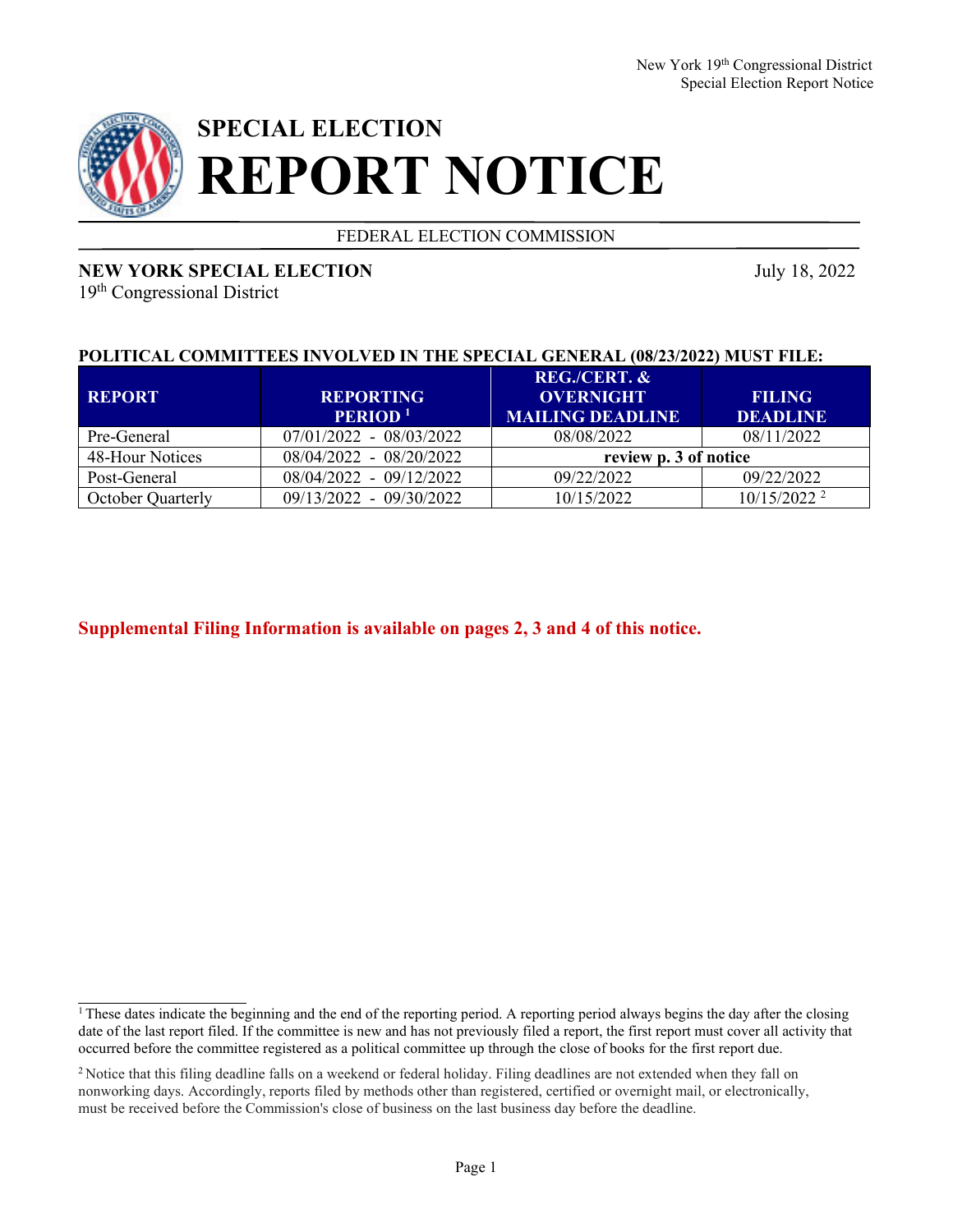## **SUPPLEMENTAL FILING INFORMATION**

### **WHO MUST FILE**

## **Principal Campaign Committees**

Congressional candidates<sup>3</sup> (including unopposed candidates and candidates whose names do not appear on the ballot) who seek election in the special election must file the above reports and notices.4 Before a committee can stop filing with the FEC, it must file a termination report with the Commission. *See* 11 CFR 102.3. Committees must continue to file reports until the Commission notifies them in writing that their termination report has been accepted. *See* 11 CFR 116.7(d).

#### **Unauthorized Committees – Political Action Committees (PACs) and Party Committees**

PACs and party committees not filing monthly are subject to special election reporting if they make previously undisclosed contributions or expenditures in connection with a special election by the close of books of the applicable report(s). *See* 11 CFR 104.5(c), (h). For more information, consult the *Federal Register* Notice on the FEC website at www.fec.gov/help-candidates-andcommittees/dates-and-deadlines/.

## **METHODS OF FILING REPORTS**

#### **Electronic Filing**

Reports filed electronically must be received and validated by the Commission by 11:59 p.m. Eastern Time on the filing deadline. For additional information, call the Electronic Filing Office at (800) 424-9530 or (202) 694-1642 or visit our website at www.fec.gov/helpcandidates-and-committees/filing-reports/electronic-filing/.

Under the Commission's mandatory electronic filing regulations, political committees that receive contributions or make expenditures in excess of \$50,000 in a calendar year, or that have reason to expect to do so, must file all reports and statements with the FEC electronically. Other political committees may voluntarily file electronically; however, any entity that files electronically, whether required to do so or not, must comply with the electronic filing rules. *See* 11 CFR 104.18.

#### **Special Note for Paper Filers**

Despite the resumption of limited mail operations at the FEC, the processing of campaign finance reports filed on paper may be delayed. As a result, paper filers may receive non-filer notices during this time. Nevertheless, filers should continue to file their reports on time. For more information on FEC operations visit our website at www.fec.gov/resources/cmscontent/documents/status-of-fec-operations.pdf.

<sup>&</sup>lt;sup>3</sup> Generally, an individual becomes a candidate for Federal office (and thus triggers registration and reporting obligations) when his or her campaign exceeds \$5,000 in either contributions received or expenditures made. If the campaign has not exceeded the \$5,000 threshold, it is not required to file reports. *See* 11 CFR 100.3(a).

<sup>4</sup> If a candidate has more than one authorized committee, the principal campaign committee must also file a consolidated report on Form 3Z.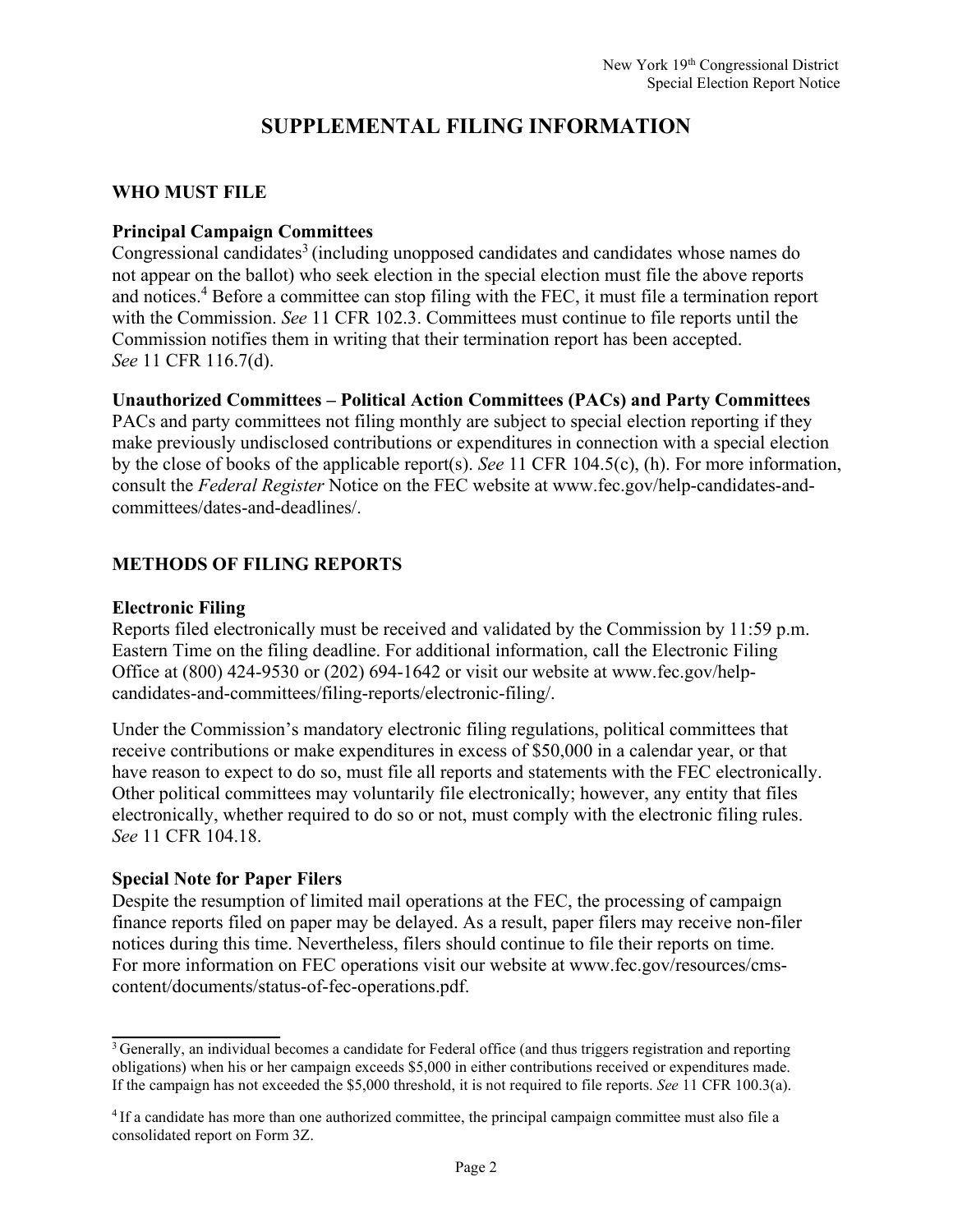## **Registered & Certified Mail**

Pre-election reports sent by registered or certified mail must be postmarked on or before the mailing deadline to be considered timely filed; other reports must be postmarked by the filing deadline. *See* 52 U.S.C. §§ 30104(a)(2)(A)(i), (a)(4)(A)(ii), (a)(5);11 CFR 100.19(b)(1); 104.5(a)(2), (e). A committee sending its reports by certified or registered mail should keep its mailing receipt with the U.S. Postal Service (USPS) postmark as proof of mailing because the USPS does not keep complete records of items sent by certified or registered mail. 11 CFR 104.5(i).

## **Overnight Mail**

Reports filed via overnight mail will be considered timely filed if the report is received by the delivery service on or before the mailing deadline. "Overnight mail" includes Priority or Priority Express Mail having a delivery confirmation, or an overnight delivery service with which the report is scheduled for next business day delivery and is recorded in the service's online tracking system. *See* 11 CFR 100.19(b)(1), 104.5(a)(2), (e).

## **Other Means of Filing**

Reports filed by any other means—including first class mail—must be received by the FEC before the Commission's close of business on the prescribed filing date. (If the deadline falls on a weekend or federal holiday, such filers should plan accordingly and file reports by the close of business on the last business day before the filing deadline). *See* 11 CFR 100.19(b)(2), 104.5(e). Reports submitted by first-class mail will be considered filed when actually received by Commission staff, subject to delays resulting from the agency's limited mail processing. The Commission is not accepting courier deliveries at this time. The FEC does not have statutory authority to extend filing deadlines, but it may choose not to pursue administrative fines against filers prevented from filing by reasonably unforeseen circumstances beyond their control.

Paper forms are available for downloading and printing on the FEC website at www.fec.gov/help-candidates-and-committees/forms/.

## **48-HOUR NOTICES ON CONTRIBUTIONS**

The principal campaign committee must file notices if any authorized committees of the candidate receive any contribution **(including in-kind gifts or advances of goods or services; loans from the candidate or other non-bank sources; and guarantees or endorsements of bank loans to the candidate or committee)** of \$1,000 or more per source, during the period of August 4 through August 20, 2022.

The notices, which may be filed using Form 6, or a letter containing the same information, must reach the FEC within 48 hours of the committee's receipt of the contribution(s). **Campaign committees that file electronically MUST submit their 48-Hour Notices electronically.** *See* 11 CFR 104.5(f). For more information, visit the FEC website at www.fec.gov/help-candidates-and-committees/forms/. Candidates faxing 48-Hour Notices should transmit them to the FEC at (202) 219-0174.